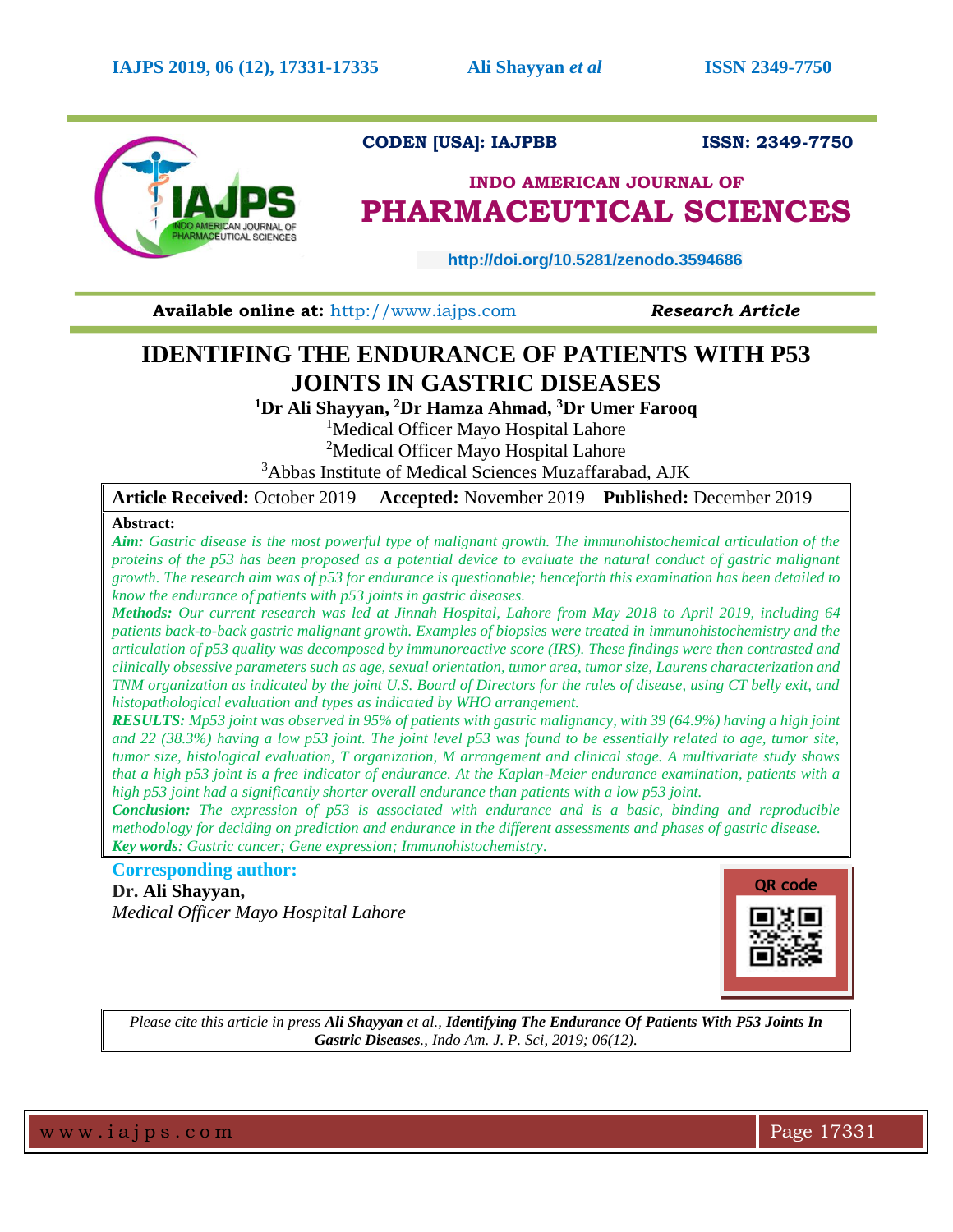#### **INTRODUCTION:**

Gastric malignancy is one of the most powerful tumors in the world. Gastric disease is the fourth most common cause of malignant growth and the second most important cause of malignancy-related death in the world [1]. Stomach adenocarcinoma is the second and fourth most common disease in men and women separately. The growth rate of gastric malignant tumour is shifting in various parts of the world, with the highest rates recorded in East Asia, Eastern Europe and South America and the lowest in North America and Africa [2]. In Pakistan, the frequency of gastric carcinoma is higher in the southern and northeastern states. About 96% of gastric tumors are epithelial in the root and are attributed as adenocarcinomas [3]. Forecasts of gastric malignancy are poor, as a large proportion of patients, for the most part, advise social insurance benefits in the most advanced phase of the disease. In addition, medical procedures and chemotherapy have limited incentives for advanced diseases [4]. Anticipation and endurance are based on early conclusion and treatment. It is therefore necessary to have explicit histological and organic markers to distinguish subgroups of patients whose disease progresses with progressive strength in a similar phase of the disease. Many atomic adjustments occur in gastric malignancy and further examination of these changes may provide clues to find new markers to improve determination and treatmentoriented management. Many potential markers of this type were considered as Ki67, HIF, E cadherin, MMP-1, TGF-B, STAT3, TIMP1, HER2 in gastric malignancy but of all, p53 was impressively considered. The immunohistochemical articulation of p53 proteins has been proposed as a potential device for evaluating organic behaviour [5]. A larger part of the studies proposes the prognostic immensity of the joint p53 in gastric malignant growth, anyway some examinations neglect to show its work in gastric disease. This statement in conclusion led us to plan the examination with the objective of evaluating the

## **RESULTS:**

performance of the p53 joint in gastric carcinoma and its association with endurance.

### **METHODOLOGY:**

Our current research was led at Jinnah Hospital, Lahore from May 2018 to April 2019, including 64 patients back-to-back gastric malignant growth. Examples of biopsies were treated in immunohistochemistry and the articulation of p53 quality was decomposed by immunoreactive score (IRS). The study protocol was confirmed by the panel on institutional morality. The concentrate incorporates 58 successive patients with gastric malignancies analyzed by endoscopy (Figure 1A) and histopathology (Figure 1B) from October 2017 to August 2018. Examples of biopsy tissues were installed in paraffin after obsession in formalin and were sent for immunohistochemistry. Accompanying parameters were evaluated: age, sex, tumour area, tumour size, Laurens order, TNM organization [according to AJCC guidelines], use of intestinal CT, and histopathological examination and types according to WHO characterization. All patients received standard care treatment, as indicated by phase of the disease. Patients were provisionally prosecuted for 14 months and/or from the date of the determination. The IHC recoloring of the monster (MT) p53 was assessed by the immunoreactive score (IRS) [Table 1A, 1B], which depends on the level of positive cells and the recoloring power. Cells were considered positive for p53 antigen when there was intra-atomic recoloration of DAB (darker shadows) [Figure 1C, 1D]. The level of positive cells was evaluated using a naming list (P53 Labelling file  $=$ Number of positive IHC cells X 100 / absolute number of monitored cells). Both scores were increased to obtain the IRS score, ranging from 0 to 12 and referring to  $\leq 6$  as low and  $\geq 6$  as high articulation gatherings p53. The verification was completed by two spectators and the average was taken as the last count.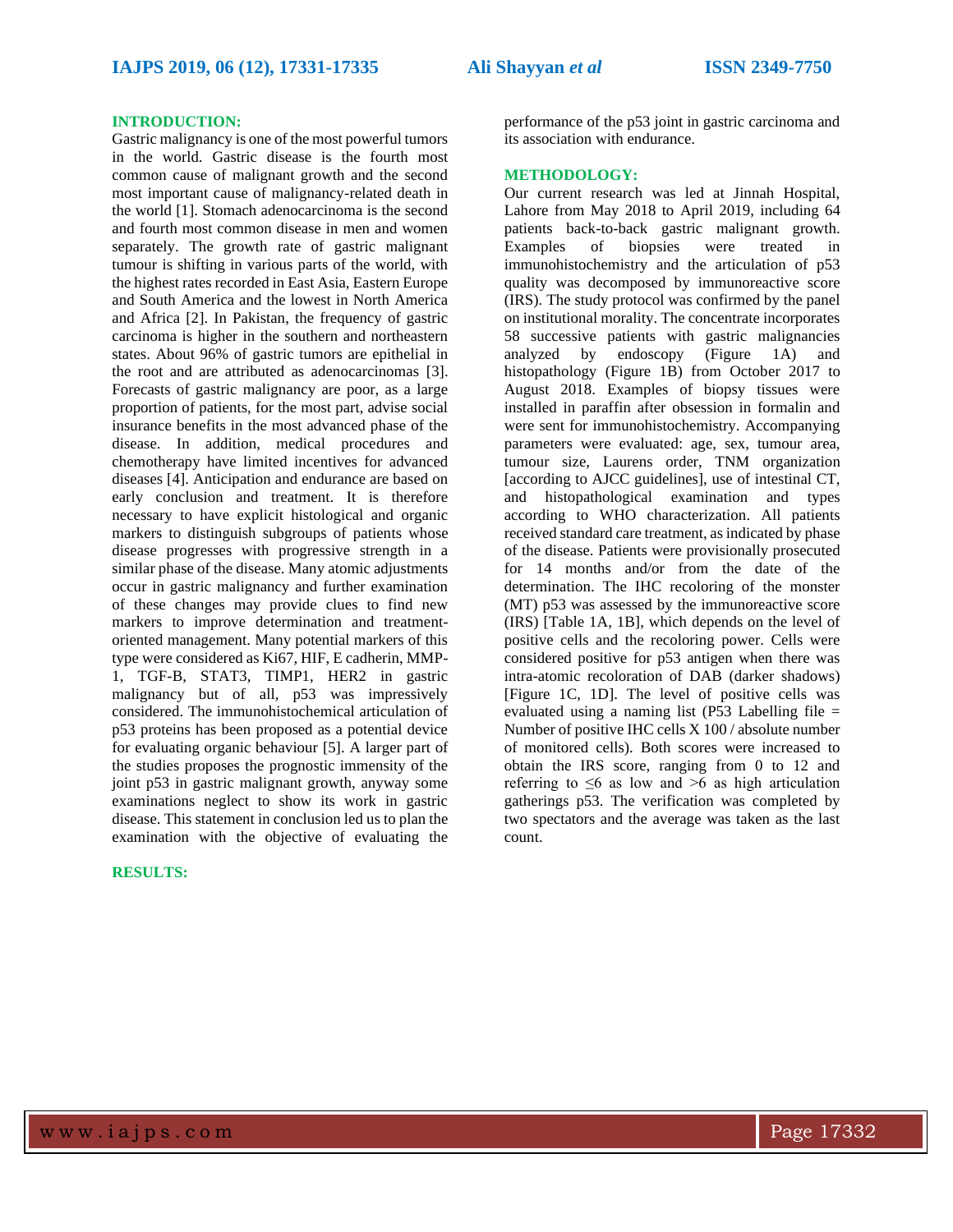

**Figure 1** (A): Gastric malignancy with low expression of p53; (B): Gastric malignancy with high expression of p53; (C): Histopathology of gastric malignancy; (D): Endoscopy showing gastric malignancy.

**Table 1** Immunoreaction score (IRS).

| Table 1A Percentage positive cells |       | Table 1B Staining intensity |       |
|------------------------------------|-------|-----------------------------|-------|
| cells                              | Score | staining intensity          | Score |
|                                    |       | Weak                        |       |
| 11-49%                             |       |                             |       |
| $\leq 10\%$                        |       | Negative                    | U     |
| $\geq 80\%$                        |       | Strong                      |       |
| 50-79%                             |       | Moderate                    | ◠     |





### **Examination facts:**

The statistical kit for variant 20 of social science programming was used for the measurable reviews. The χ2 test and the Fisher defined test were performed to assess the correlation between patients' clinicopathological highlights and joint level p53. For the endurance test, the Kaplan-Meier technique with logarithm test was used. The prognostic elements were also assessed in a univariate and multivariate calculated relapse examination using the corresponding Cox risk model to determine the applicable prognostic factors. The proportion of hazard (RR) with 96% provisional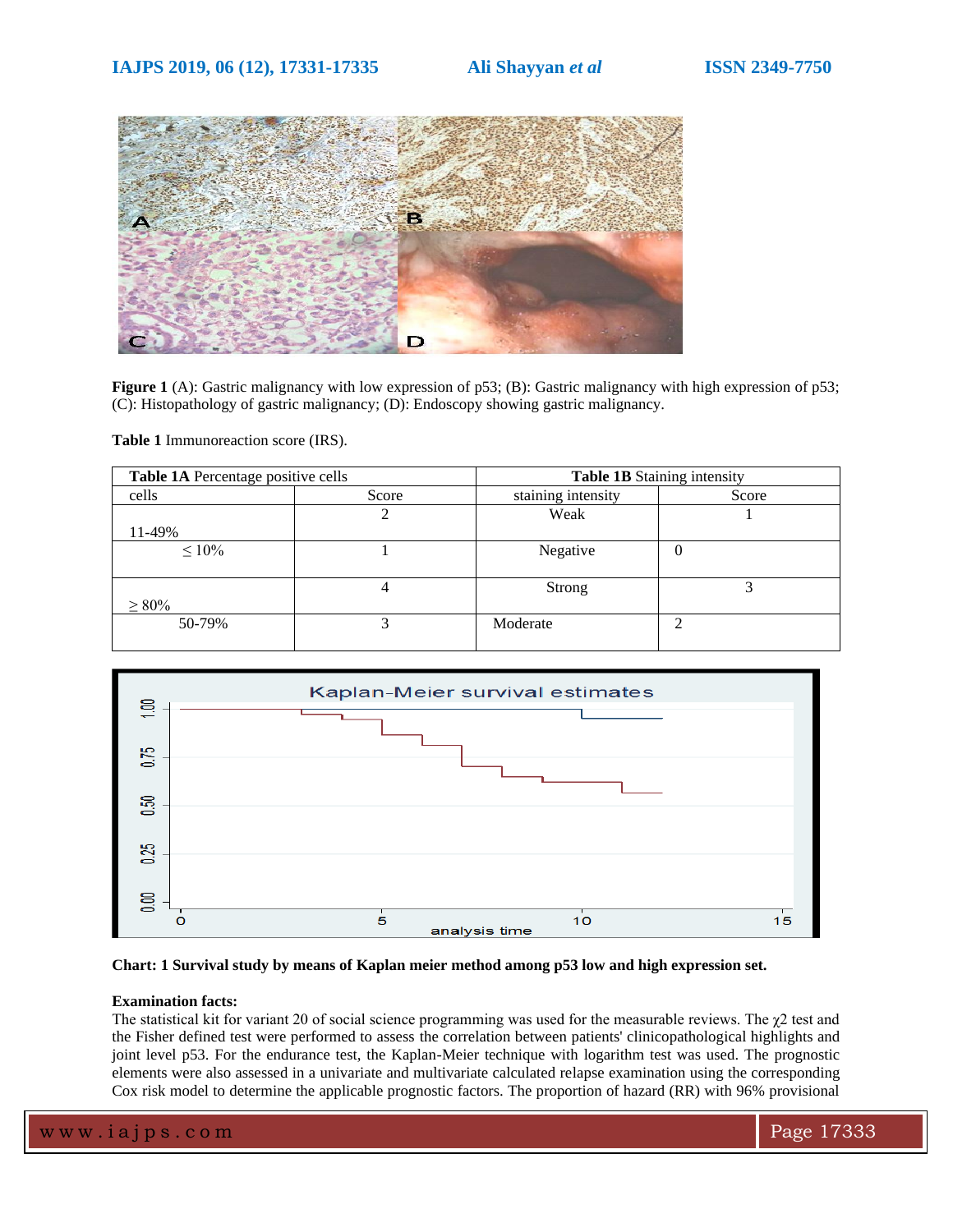certainty (96% CI) was used to investigate the relationship between these components and overall endurance. An estimate of P < 0.06 was considered enormous and measurable.

| Variables             | Confidence Interval (Ci) | <b>Odds Ratio (Or)</b> | P Value   |
|-----------------------|--------------------------|------------------------|-----------|
| Age                   | 0.46                     | $0.124 - 1.77$         | 0.194     |
| Gender                | 2.2                      | $0.60 - 9.7$           | 0.176     |
| Tumour size           | 9.5                      | 1.7-93                 | $0.0019*$ |
| Tumour location       | 1.9                      | 0.48-7.24              | 0.282     |
| Lauren classification | 4.9                      | 1.09-29.7              | $0.01*$   |
|                       |                          |                        |           |
| T stage               | 1.8                      | $0.56 - 6.8$           | 0.301     |

**Table 2 Univariate analysis to identify the factors that affect the survival:**

All 64 patients with gastric malignant growth were found to have a crack in our investigation. The age of the study population was 37 to 82 years, with an average duration of 58.64 years (standard deviation  $\pm$  7.3 years). Mp53 joint was observed in 92% of patients with gastric malignancy. Out of a total of 58 patients, 90% of patients have a positive Mp53 joint and 13% of the remaining patients have no joints. According to the IRS rating framework, a rating of 0 to 7 is taken into account in the context of a low-articulation grouping. In this way, the 12% of patients without joints are considered under the lower joint group according to the SRI framework. As a result, the number of joint groups was low (up to 23) and high (up to 39 patients). In the Kaplan-Meier endurance study, patients with a high p53 joint group had fundamentally shorter endurance than patients with a low p53 joint cluster (log  $P < 0.00001$ ). (Figure 1) After one year of development, 56.76% (CI 0.38-0.71) of patients with p53 with strong joints and 95.24% (CI 0.71- 0.98) of patients with p53 with weak joints were alive. The multivariate study using Cox's relapse model also indicated that a high p53 joint was a free indicator of generally more unfortunate endurance (HR = 9.34; 95% CI 1.004-91.91,  $P = 0.048$ ). In any event, sexual orientation, tumour area, tumour size, histological evaluation, histopathological type, Lauren group, T-arrangement, N-arrangement, M-arrangement and clinical stage were not critical indicators of endurance in patients with gastric malignant growth (Tables 3 and 4).

#### **DISCUSSION:**

The tumorigenesis of gastric malignant growth is a perplexing procedure that is influenced by both natural and hereditary elements. The defined pathogenesis of malignant stomach growth remains vague; in any case, various tests show that it is multifactorial [6]. P53 is a tumor-quality silencer, confined to chromosome 17q14.2 and is traditionally considered the "gatekeeper of the genome". Protein P53 is the result of the p53 quality, composed of 395 amino acids, which works during the G1 period of cell cycle capture to allow DNA damage to be fixed and to prevent the phone from moving to the S stage or, on the other hand, to manage cells damaged by apoptosis [7]. Thus, p53 has assumed an important role in cell cycle guidance, DNA binding and cell apoptosis. Transformation to p53 results in the loss of its ability to trigger cell death, leading to uncontrolled cell development that promotes tumorigenesis. Normally, p53 quality is not immunohistochemically identified, but when modified, p53 balances and has an extended half-life, so it aggregates into the telephone nucleus and can be immunohistochemically distinguished using monoclonal antibodies [8]. The articulation of protein P53 is considered a factor, could be the result of the use of various counter-agents and examination

strategies by various studies. The P53 joint is found in approximately 19% to 90% of patients with gastric malignancy. A study by Aishath C et al, Fenoglio-Preiser et al, Brito et al, and Ghaffarzadegan et al found p53 inspiration in 63.6%, 21%, 36% and 76% of patients with gastric carcinoma individually [9]. In our study, we found 90% of patients with gastric malignant growth indicating a p53 joint. Daniela lazar et al. in 2010 indicated that there was no relevant association with sexual orientation, although the incidence of gastric disease was higher among men. Our review revealed comparable results. Danger of carcinogenesis increases with increasing age, a study by Honda T et al claimed that the accumulation of age > 65 years is essentially a higher risk for gastric malignancy. Comparative results were found in our examination, for example, joint p53 is quite higher in the age group over 60 years. In any case, these results are not confirmed by Daniela lazar et al [10].

#### **CONCLUSION:**

Huge quantities of patients with gastric malignancies have shown an enlarged joint of p53 and are considered an autonomous variable influencing endurance. The immunohistochemical study of p53 is a basic and powerful methodology that can be used to